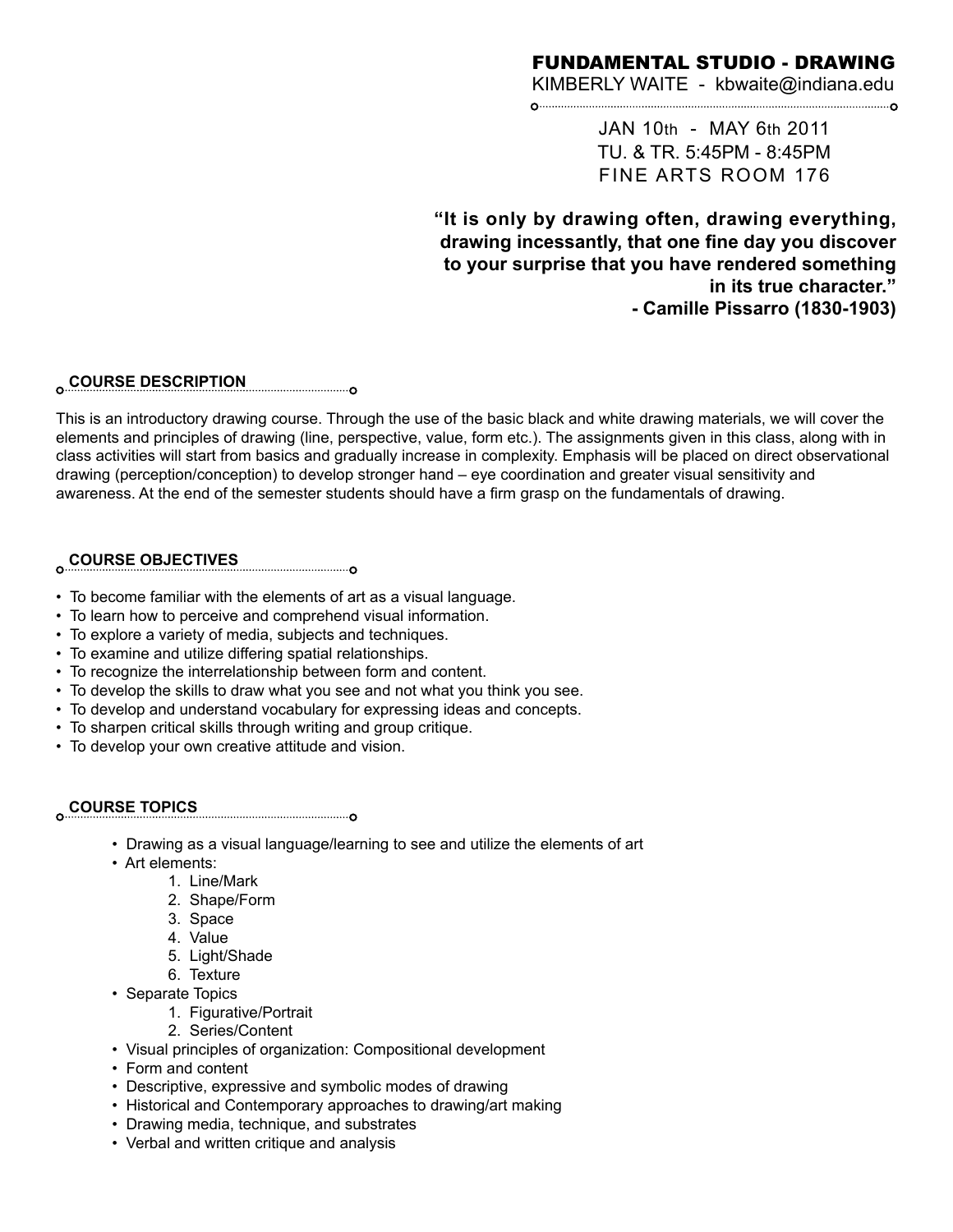# **COURSE POLICIES AND REQUIREMENTS**

#### **• Attendance Policy •**

This is a studio course where the interaction and contribution of each member of the class is essential to the learning process. You are expected to attend all class meetings. You should be prepared to begin working when the class begins, and work until the class ends. If you are late or absent for any reason, you are responsible for getting any missed work/ assignments from another student or through contacting me outside of class. If you know you have to be absent, late, or have to leave class early for any reason, you should notify me in advance. Attendance is mandatory on days of scheduled critiques. Frequent absences, lateness and/or leaving class early will adversely affect your grade. Being late to class twice is equivalent to one unexcused absence. Students will be allowed three (3) unexcused absences without penalty. Any absences in excess of three (3) will reduce your final grade by ½ a letter grade (A to B+. etc.). Each additional unexcused absence will reduce your final letter grade by ½ additional grade level. Absences due to University activities must be pre-approved with the instructor prior to the absence to make for arrangements for the missed work. Any special medical or personal problems that occur, where absenteeism will exceed the three (3), you must obtain and provide a written excuse from a doctor for that absence to be excused, or talk to me about the situation - no exceptions. Seven (7) absences mandate an automatic grade of "F".

If you have any special accommodations or concerns please speak to me after class or send me an email.

#### **• Preparation •**

You are expected to come to each class prepared to work. It is your responsibility to have all the necessary materials and supplies. Purchasing and/or borrowing supplies should not take place during class time.

#### **• Participation •**

You are expected to participate in class discussions, group projects, and critiques. Your presence, readiness to work, and active participation are noted and will affect your grade. Clean up counts as part of your participation. This room is shared with multiple classes so please keep it as tidy as possible. Respect the space as if it was your own. Class Critiques- Attendance is mandatory on days of scheduled critiques.

#### **• Academic Integrity •**

Under all circumstances students are expected to be honest in their dealings with faculty, administration and fellow students. In class assignments, students must submit work that fairly and accurately reflects their level of accomplishment. Any work that is not a product of the student's own efforts is considered plagiarism. To plagiarize is "to steal and pass off as one's own ideas and words of another: (Webster's 7th New Collegiate Dictionary). This definition applies to the visual arts by displaying work that is not of the student's own creation but presented as their own. Disciplinary action may extend to suspension from privileges or expulsion from the college.

#### **• Theft and Accountability •**

Stealing supplies or equipment from another student, a professor, or the department will be reason for immediate dismissal.

#### **• Assignments •**

You will receive running homework projects during the semester. I will be regularly checking your progress and you are expected to have a certain amount of progress completed before in-progress critiques. You will also be required to keep a sketchbook/journal with mandatory entries. You are expected to spend an average of 6-8 hours a week outside of class on these assignments. (I would recommend that you drop the class if you do not have sufficient time available to meet these requirements.) We will discuss assignments in class on the due date, so they must be completed on time. Homework is due at the beginning of class on the day that is indicated. Late assignments will not be accepted after the due date, unless you are absent on that date. If you are ill or absent on the date a project is due, the project will be due the following class. Please be prepared. Unfinished assignments will neither be critiqued nor graded.

When I return assignments there will be a grading sheet included with the work. The sheet will include a basic break down of how I evaluated the assignment, along with written comments to help you improve. If a project was handed in on time and you feel the grade does not reflect your work, you are welcome to discuss this with me. A "redo" may be allowed with justification and promise of improvement.

All work submitted for this class must have been produced by you and specifically for this class. Published guidelines in Teaching @ Indiana and in the I. U. Academic Handbook

#### **GRADING EVALUATION**

Your grades are a direct reflection of the work you produce, your work habits, and your attitude towards this course. Final grades will be determined based on a final average of the following criteria:

| Projects                                 | 65%  |
|------------------------------------------|------|
|                                          |      |
| <b>Sketchbook</b>                        | 10%  |
| <b>Preparation &amp; Participation</b>   | 7.5% |
| Work Ethic                               | 7.5% |
| <b>Research Presentation &amp; Paper</b> | 5%   |
| Growth & Development                     | 5%   |
|                                          |      |

 $A+= 4.0 = 100 - 97$  = excellent (Counts the same as A in GPA)  $A= 4.0 = 96 - 94$  $A = 3.7 = 93 - 90$ B+= 3.3 = 89 - 87 - above average  $B = 3.0 = 86 - 84$  $B = 2.7 = 83 - 80$ C+= 2.3 = 79 - 77 = average  $C= 2.0 = 76 - 74$  $C = 1.7 = 73 - 70$  $D+= 1.3 = 69 - 67 =$  below Average D=  $1.0 = 66 - 64$  $D = .7$  $F=O$ 

#### **• Incompletes •**

 An "I" grade will be given only for extreme or extenuating circumstances such as physical, mental or emotional difficulties preventing you from a normal pattern of university enrollment (refer to the Academic Handbook.